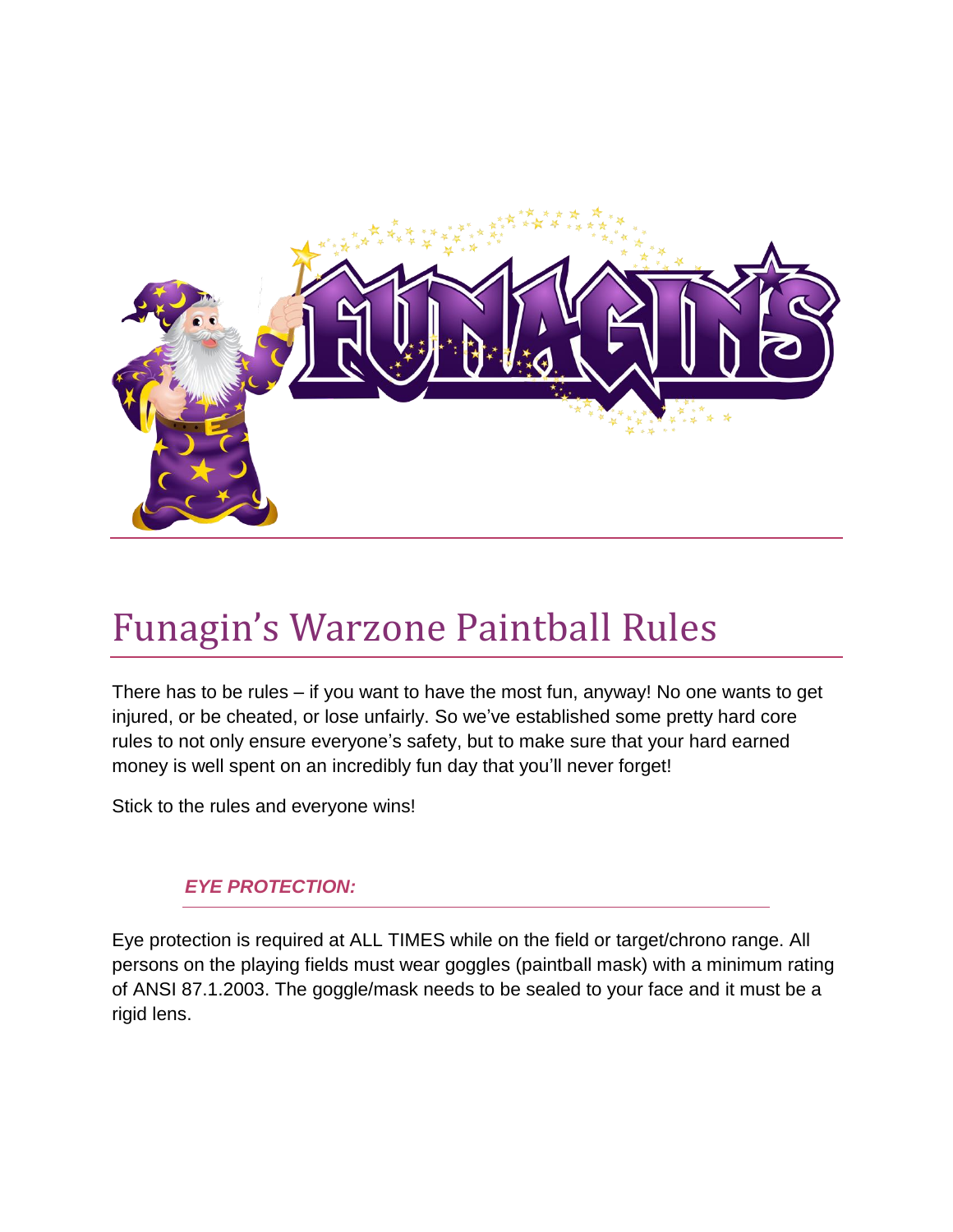## *FPS/BPS REGULATIONS:*

All markers must be field chronographable.

Velocities must be adjusted so that Three (3) Consecutive shots passing through the chronograph do not exceed 270 Feet Per Second.

Balls Per Second limit is 12.5 BPS.

## *General Field Rules:*

Rule violations will be dealt with in a 3 strike and you're out manner. (1) First Violation is a verbal warning. (2). Second Violation is a 30 minute suspension. (3) Third Violation will result in you being asked to leave with no refund.

We are a FIELD PAINT ONLY Facility, the only paintballs that are permitted to be shot at Warzone Paintgames are paintballs bought from Warzone. If you are found shooting NON- Field Paint, you will be asked to leave with NO REFUND.

DO NOT talk during rules or game briefings. If you have a question, raise your hand.

Barrel Blocking devices must be on your marker when not on the playing field. (Towels, Socks and Stick Squeeges are NOT considered Barrel Blocking Devices).

Treat your paintball marker like you would a real firearm. DO NOT point your gun in the direction of others while game play is not underway. Even if you think it is unloaded, even if the safety is on, keep your gun pointed at the ground.

Target practice is only allowed on the target range.

CALL YOUR HITS!! If a paintball hits you and BREAKS, you are out of the game. All hits count, including gun hits. If a paintball hits you and bounces off, you are a clean player, play on. If you called "OUT", then realized the paintball bounced, you are still out.

-Yell, "Hit!"

-Hold your hand or gun in the air so the individual shooting at you knows to stop.

-Leave the playing field or stand at the sidelines of the field.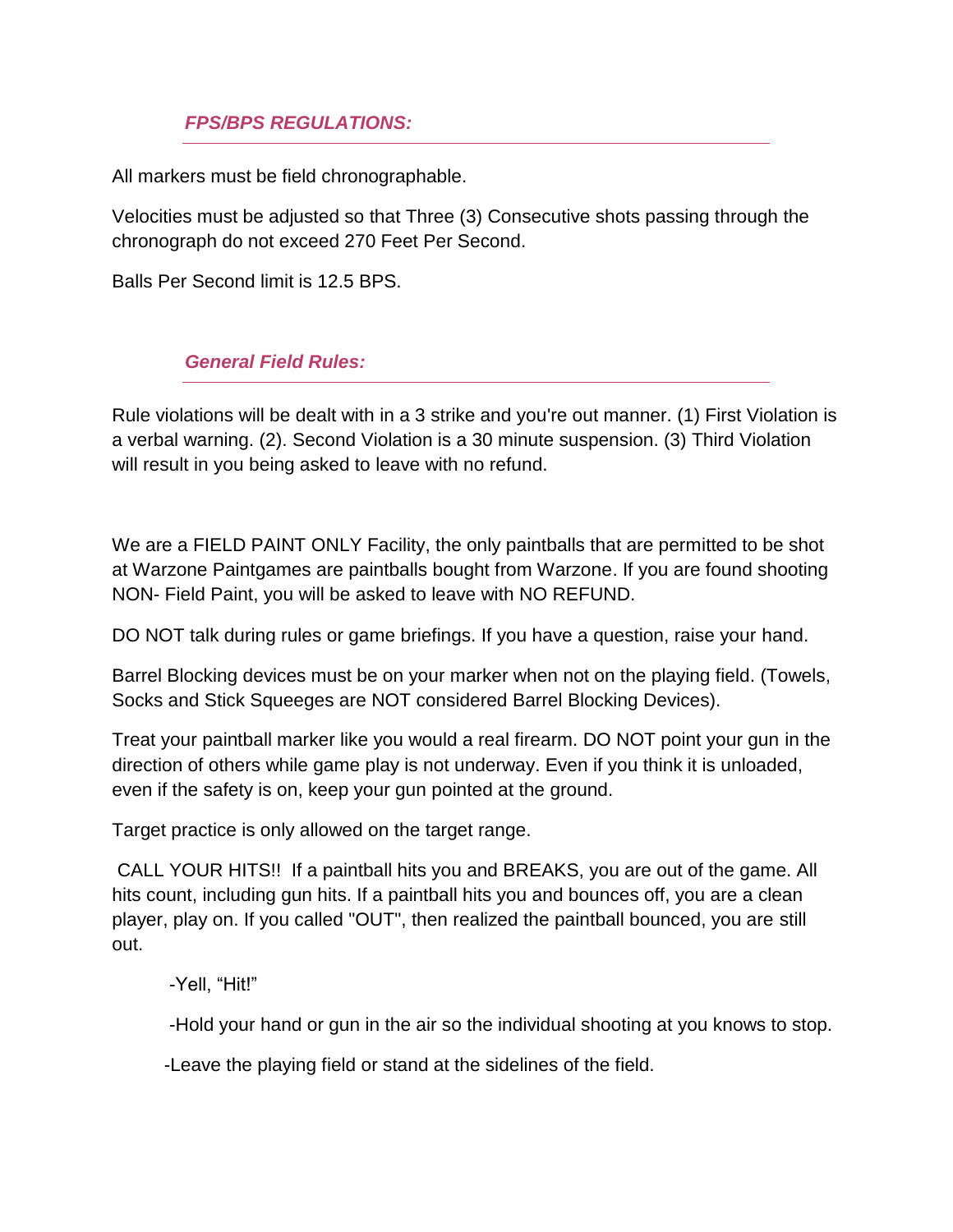If you think you are hit or hit someone else but cannot verify yourself, yell for a paint check. A referee will check you as soon as they can. While a player is being checked for a break, they are a neutral player and cannot shoot their marker or be eliminated from the game.

The minimum engagement distance is 10FT. If you are closer than 10FT to a player. DO NOT SHOOT THEM!

Do NOT blind fire. For example, do not stick your gun around the wall and fire without looking as you shoot. Shooting through the walls of buildings is also considered Blind Fire. Splatter through building walls does not count as a hit.

Dead people don't talk. Players are cheating if they give away tactical information after being shot.

If you are able to "SNEAK" up behind a player to within 10FT, you must "SURRENDER" the player, do not shoot them. You must have line of sight with the player. If both players are aware of each other, keep playing as normal. Again, no shooting within 10FT. If you tag an opposing player, they are considered hit. This is the same as surrendering a player.

Never give the impression that you are hit if that is not the case.

Friendly fire counts.

Do not rearrange bunkers, wood pallets, or anything else to create your own cover or bunkers. Do not climb or jump over bunkers. The only way into a building is through the doorway, DO NOT jump through the windows. Do not climb the structures.

Do not shoot another player more than Three (3) times. If you overshoot a player, both players are out of the game.

Do not intentionally shoot overtop the safety nets. NO SHOOTING at Wildlife. DO NOT shoot the lights or heaters in the playing fields.

NO wiping, playing on or unsportsmanlike conduct.

Foul, intimidating, or abusive language WILL NOT BE TOLERATED. We are a Family Friendly Facility.

The referees are ALWAYS right. Do not argue with a referee on the playing field. If they call you out, you ARE OUT.

Fighting or aggressive physical contact is strictly prohibited. Fighting will result in an immediate EXPULSION from the field, the police will be called and you will be BANNED